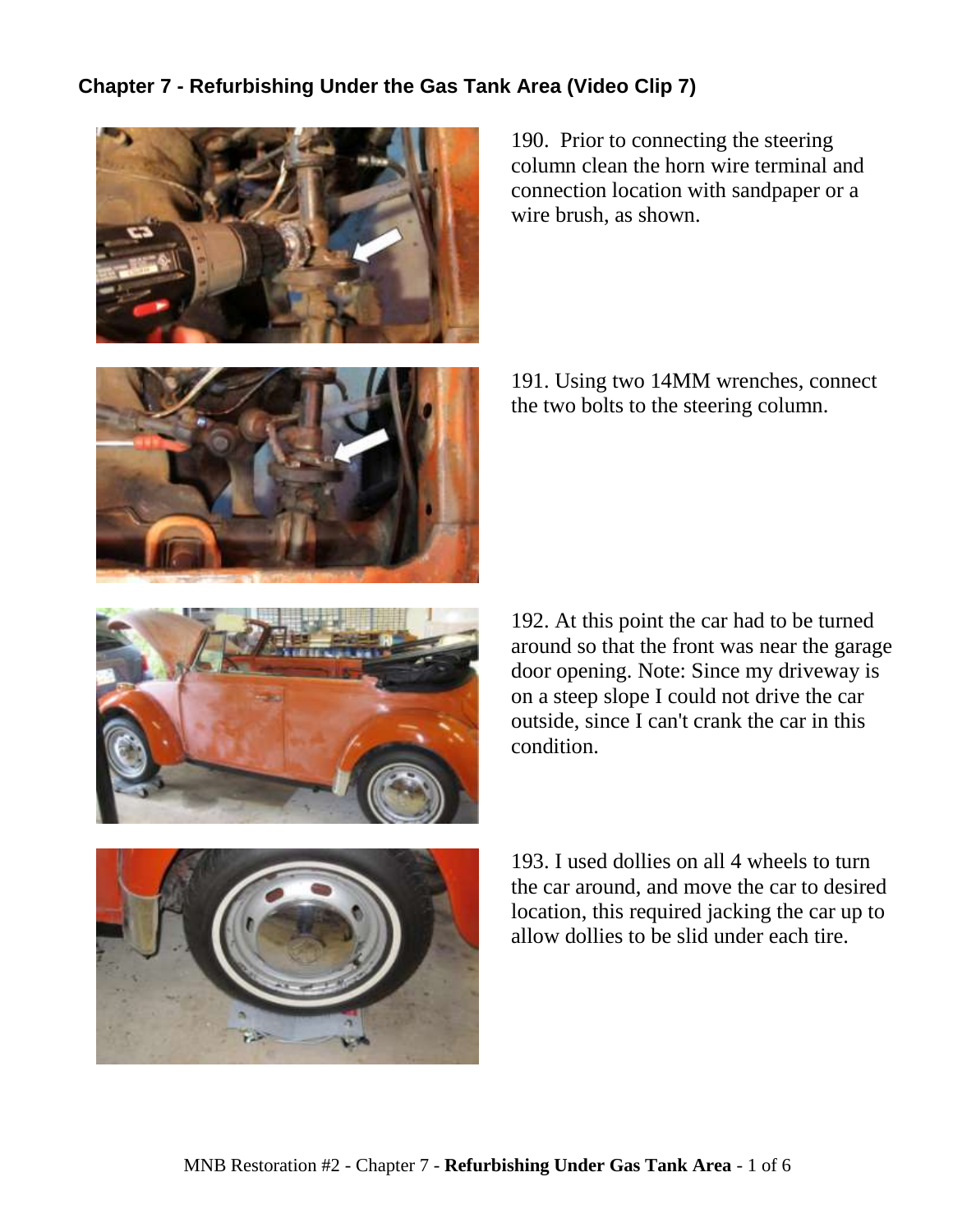



194. Spray on Gunk and wait 10-15 minutes. Note: In step 108, this area was wire brushed clean.

195. After 10 - 15 minutes wash the area down with a water hose, which is easier if the car is outside in the open. Note: be careful not to get water on the dash electrical area.

- 196. Dry the area with a yard blower.
	- *(Work on this section - 2 hours)*



197. After the area has dried completely, usually overnight, begin painting the firewall with the Eastwood rust encapsulator paint, as shown below.

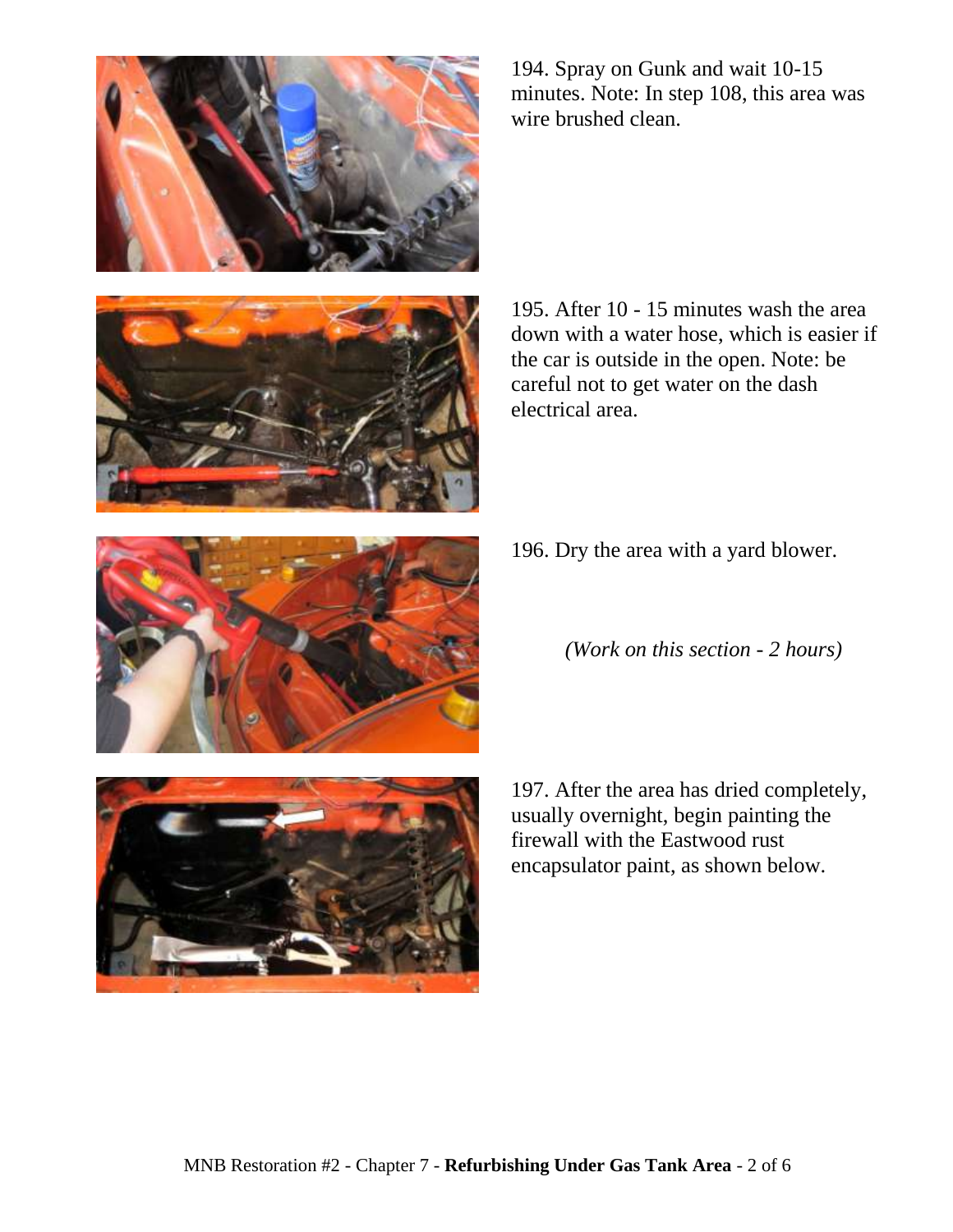







198. Firewall and metal parts painted with Eastwood rust encapsulator paint.

*(Work on this section - 2 hours)*

199. Remove the brake fluid reservoir and clean the bracket and hoses.

200. Remove as much rust as possible, with sandpaper and steel wool, then paint the brake fluid bracket with Eastwood rust encapsulator paint.

A finish sanding and painting will be done later when the trunk is painted.

201. Remove and clean the brake lines and reservoir tank. It is best to install new rubber brake hoses at this point.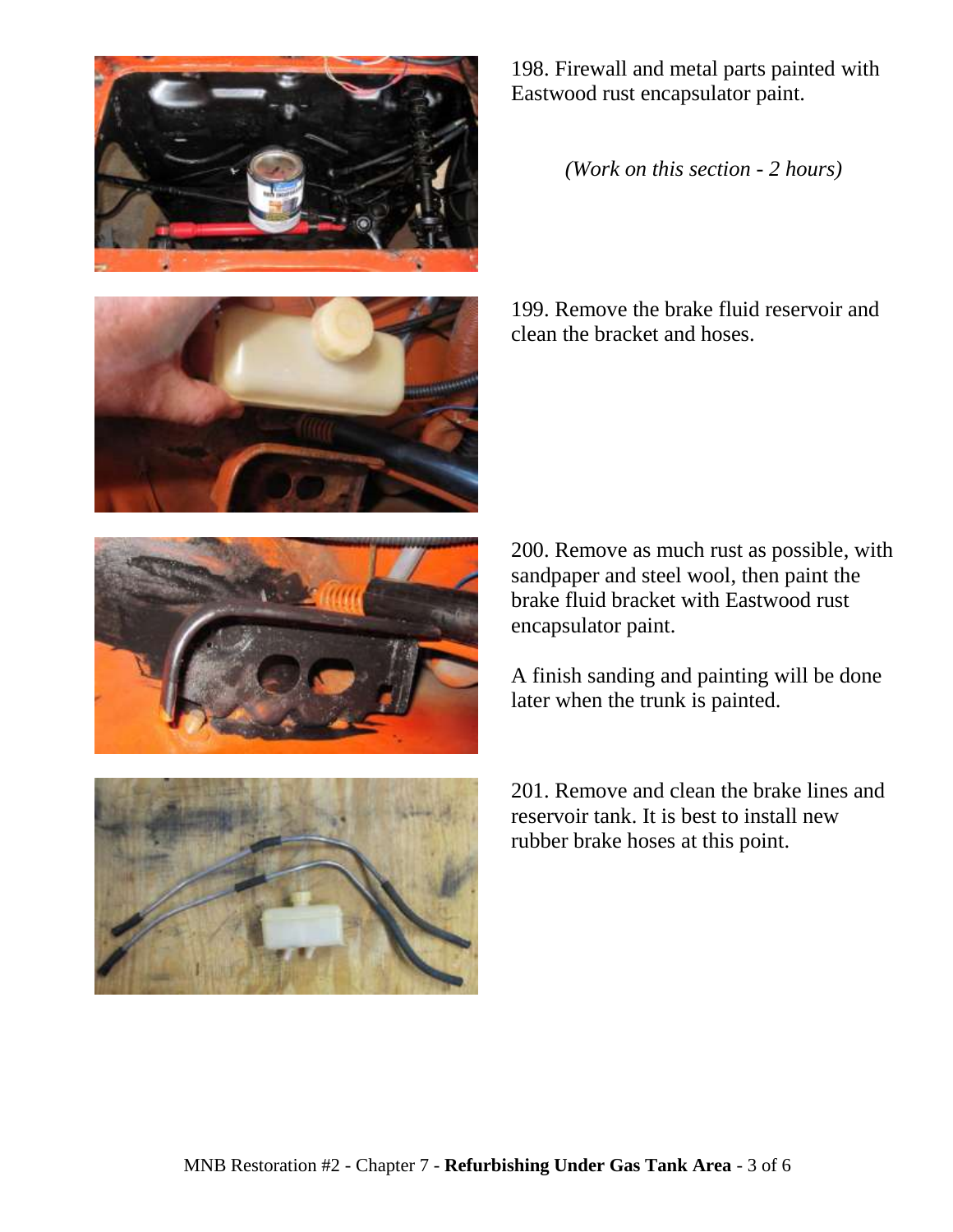



202. I sprayed the firewall with a rubberized undercoating. Rust will win in the long run, but this may delay it.

*(Work on this section - 4 hours)*

203. I decided to go ahead and replace the brake master cylinder while I was here. I disconnected the brake lines to the master cylinder and the stop light wires and then removed the two 13mm bolts from inside the car to disconnect the master cylinder.

204. From the front of the firewall side, remove the brake master cylinder.



205. Remove two stop light switches from the old master cylinder to install on the new master cylinder. Note: picture shows one already removed.

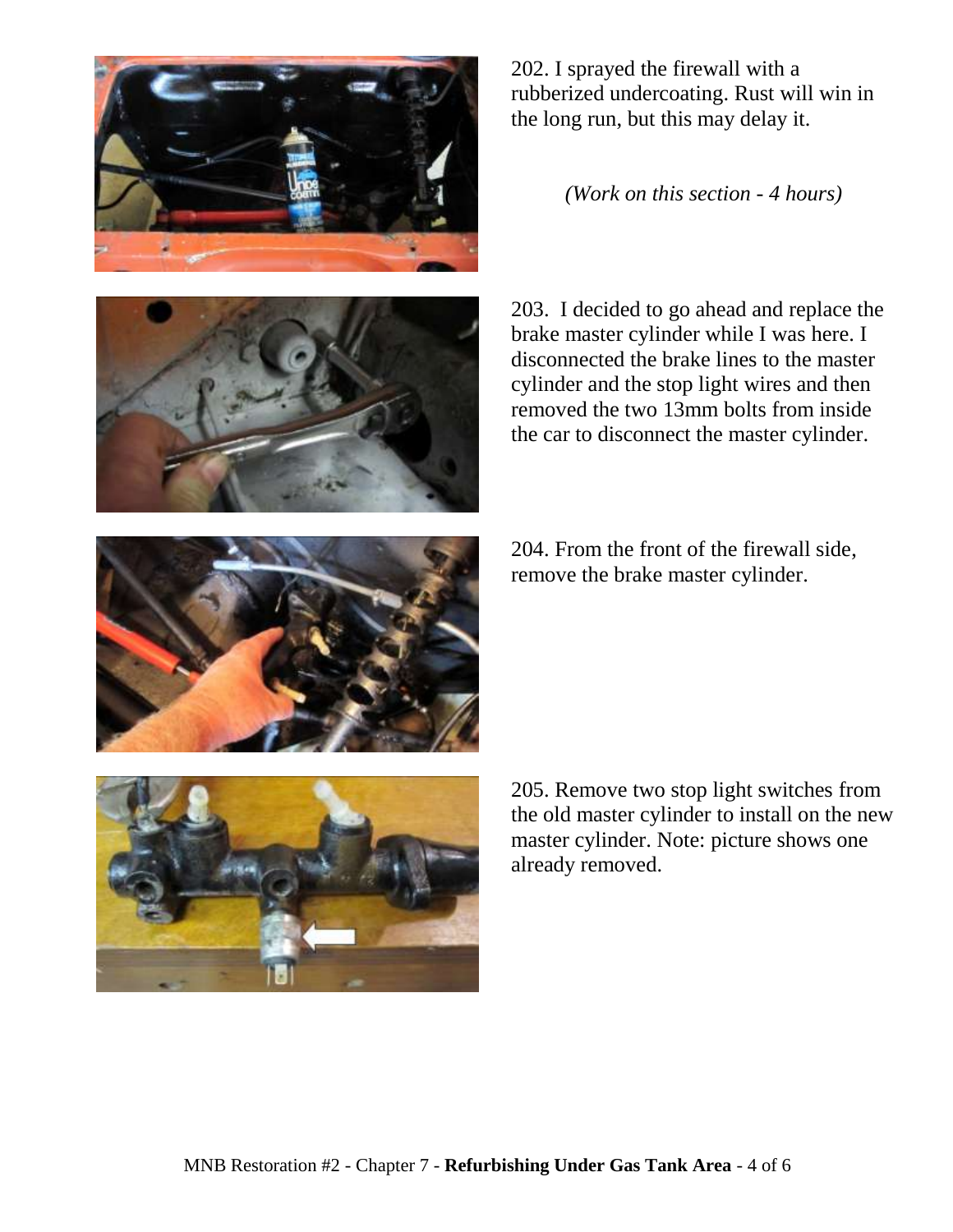





208. Two bolts for this assembly were installed with a 13mm socket from inside the car.

the front firewall opening.





206. Install the brake stop light switches on the new unit as shown.